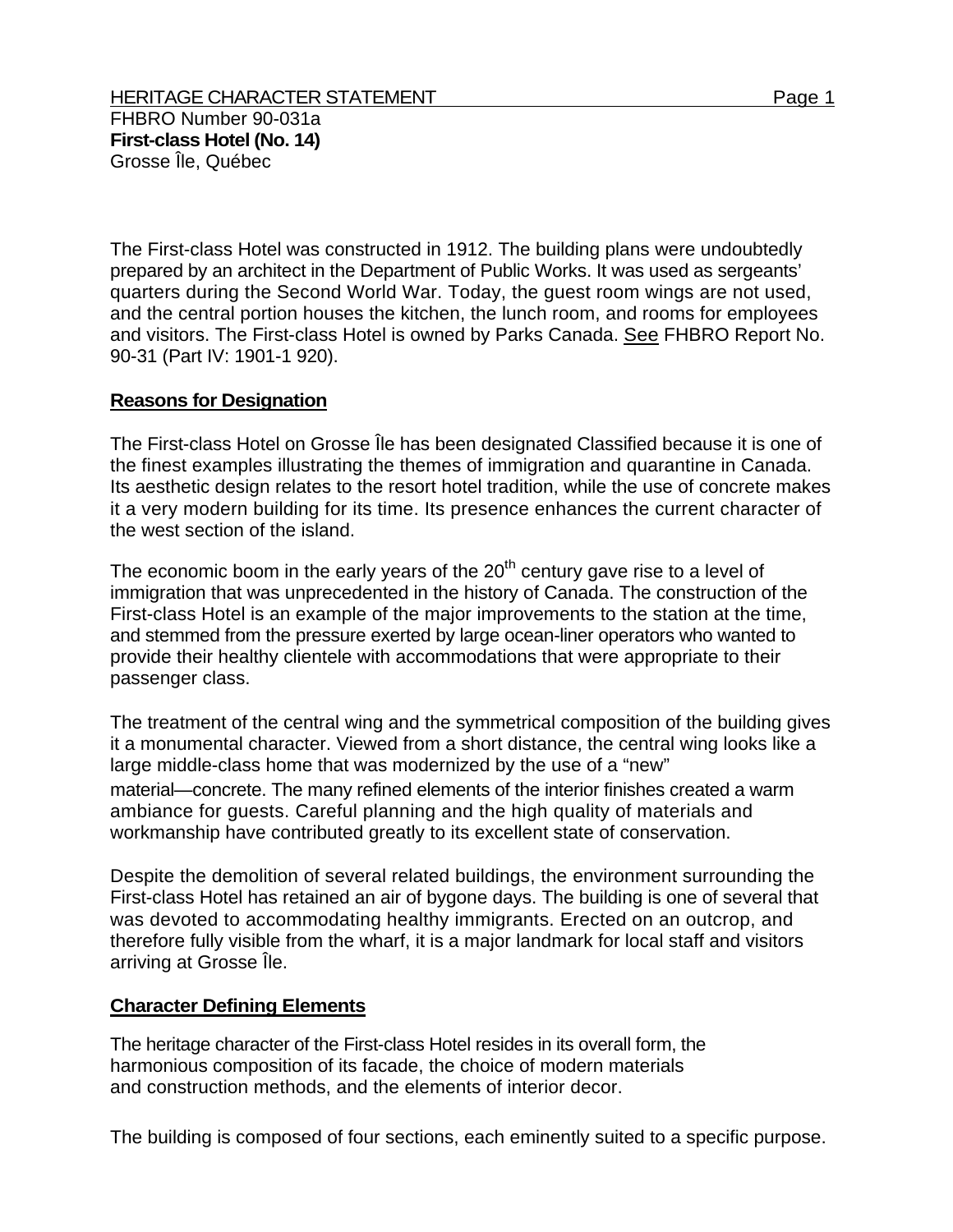The three-storey central wing, containing the common areas, separates the two long two-storey wings containing the rooms. At the rear is a central annex containing the kitchen. No changes should be made to this layout, which is still virtually as it was when built, an indication of how effective the original design was. The form of the roofs and the arrangement of the openings, reflecting the spatial organization within the hotel, should also remain as they are.

Aside from the two gables with false half-timbering, the front porch, the long verandahs and the exterior stairways, the facade is relatively unornamented. These architectural components should be preserved and the missing parts rebuilt. The parging requires regular upkeep, and the old concrete should be restored by specialists. The gables have a special texture which should be conserved; the same applies to the plaque indicating the date of construction. The fenestration determines the character of a building, and it is recommended that the damaged windows be repaired rather than replaced. Any windows that must be replaced should conform to the existing style in all respects.

All original entrances were on the facade, while the interior stairways were off the hotel lobby. Because the room corridors are dead-ends, exterior fire escape stairs had to be added at the end of each wing. In the general restoration of the building, current safety standards should be met with the least possible alteration of the original design. Modern mechanical systems should also be respectful and discreet.

The interior layout of the hotel is as originally designed. The common rooms are appealing and well lit. There is still a sink in each room. The building should be put to some use that will take full advantage of these features.

The old elements of interior trim such as wall panelling, plastered surfaces, woodwork, cast iron posts, and fireplace mantels require special upkeep. The old lighting fixtures enhance the period ambience and should remain in place. In terms of architectural type and layout, the First-class Hotel relates to the original First-class Hotel built in 1893, and is a modern concrete-walled version which exhibits few differences on the whole.

The First-class Hotel, the other detention hotels and the old laundry, taken together, represent a very significant facility. Consequently, the First-class Hotel is essential to the coherence of the set of buildings in this section of Grosse Île. The site has retained an air of bygone days, and any work undertaken to develop this national historic site should preserve the character of the site.

For further guidance, please refer to the *FHBRO Code of Practice.*